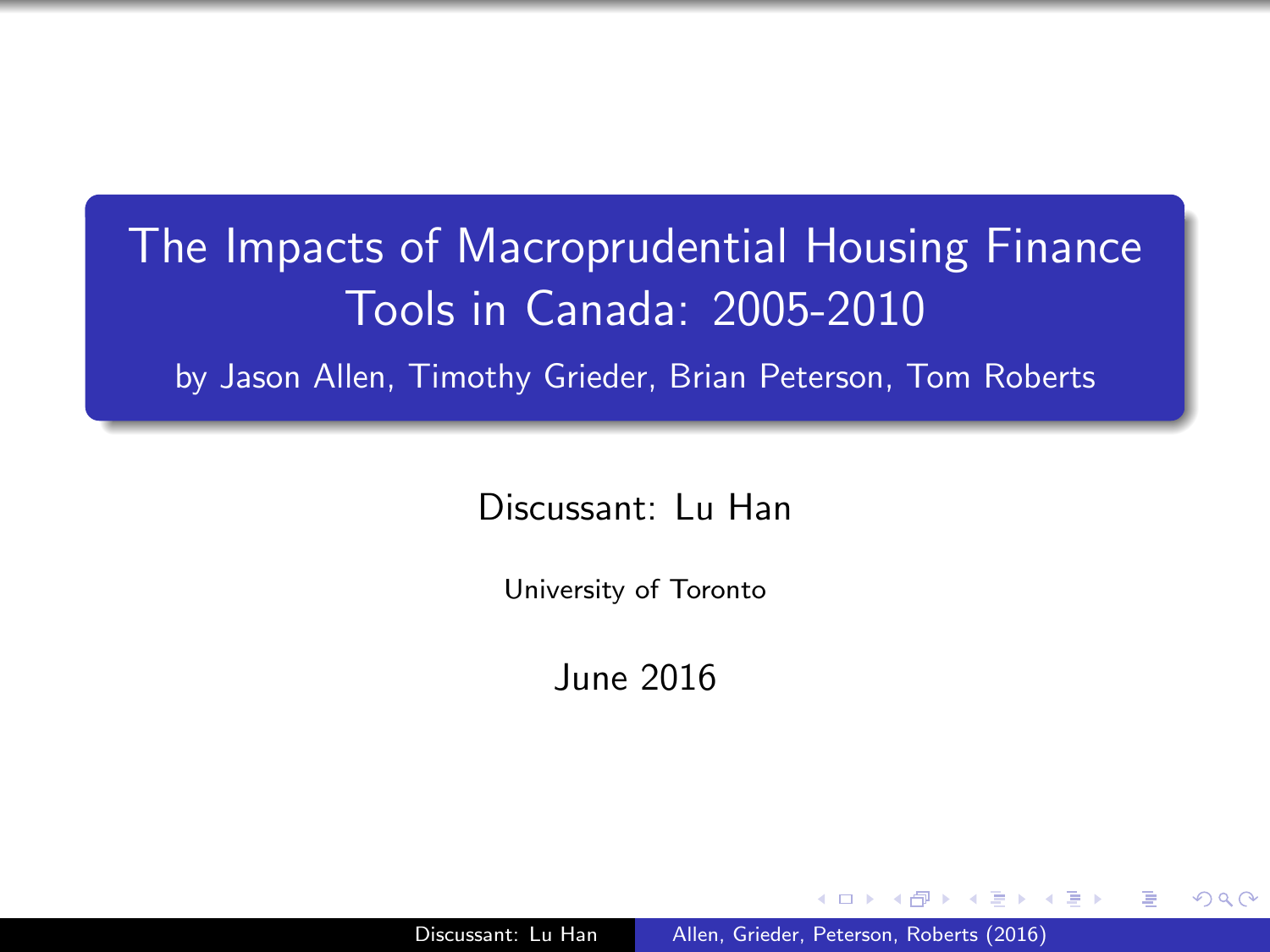#### Macroprudential Policies: An Awakening

- The last decade has witnessed "the greatest housing bubble" and a global financial crisis.
- Macroprudential policies (MPPs) aim to create a buffer in a boom to ensure that "shocks from the housing sector do not spill over and threaten economic and financial stability." (IMF, 2014)
- Are MPPs the way forward?
- Urgent need for systematic evidence on the effectiveness of the MPPs.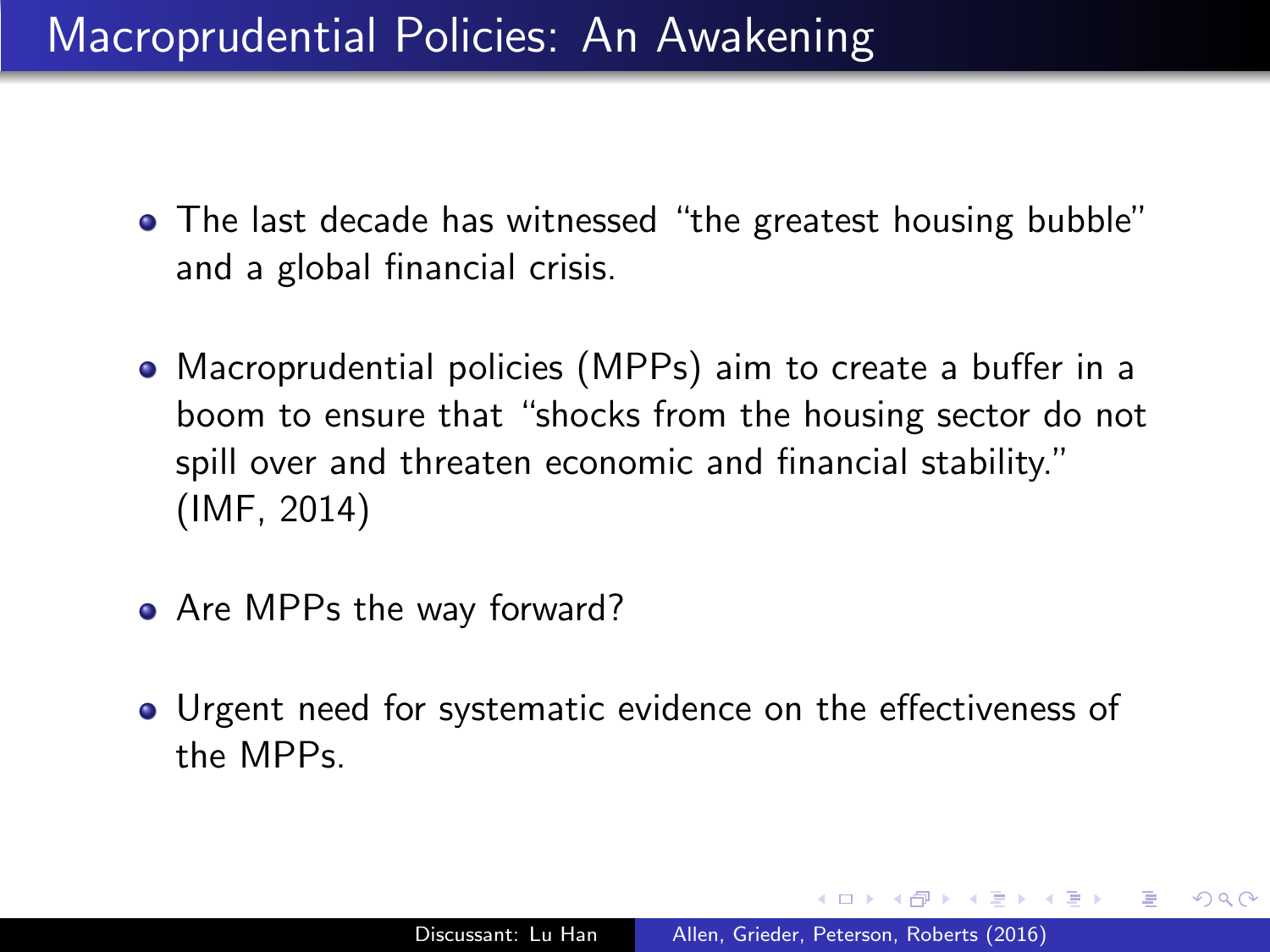#### House Price Indices for the U.S. and Canada



Discussant: Lu Han [Allen, Grieder, Peterson, Roberts \(2016\)](#page-0-0)

 $\leftarrow$ 

∍

∍

∍

 $2Q$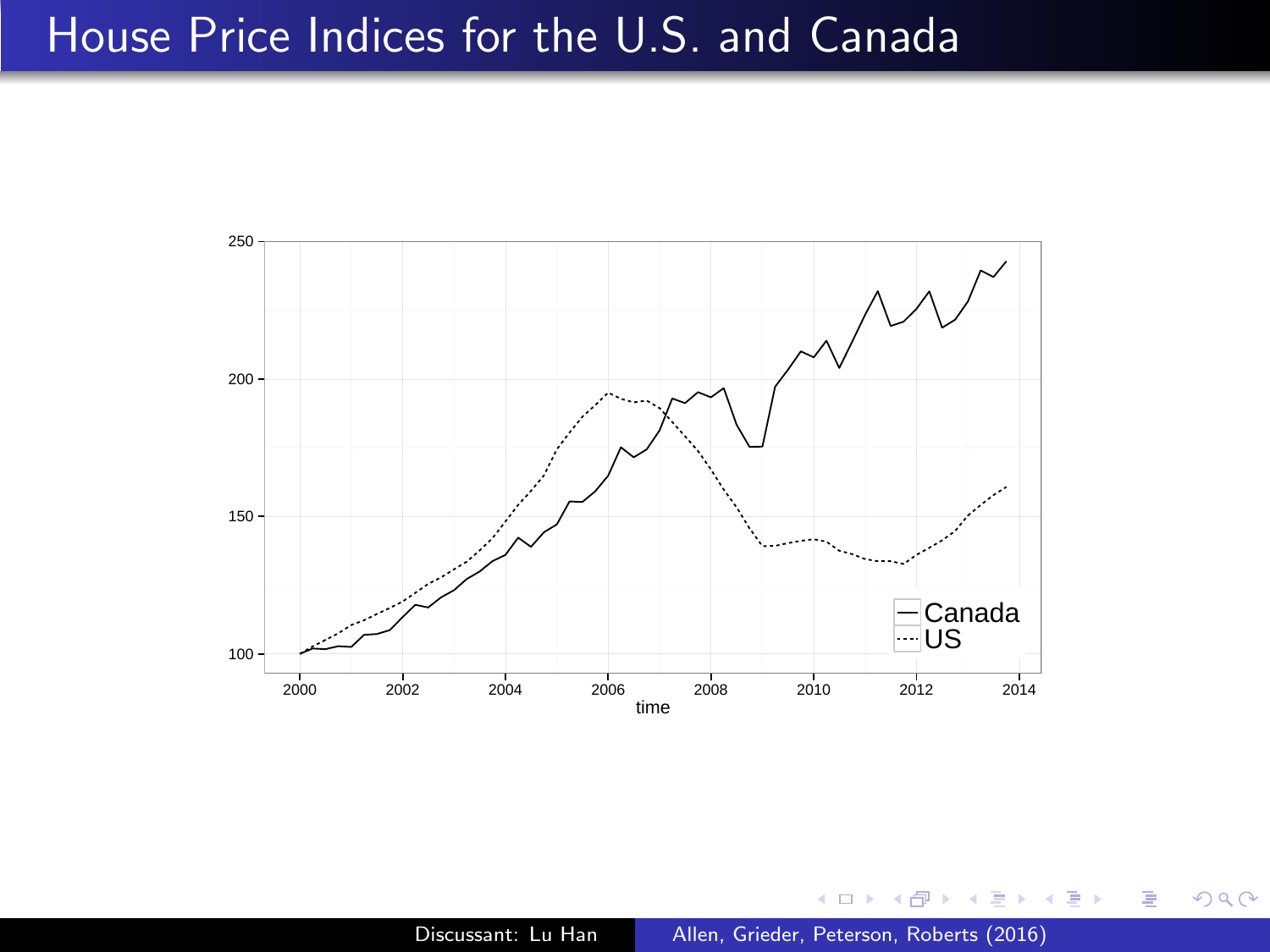# Four Rounds of Macroprudential Regulation in Canada (July 2008 — July 2012)

- Increasing the minimum down payment for a mortgage (2008, 2010)
- Reducing the maximum amortization period for new home loans (2008, 2010, 2012)
- Reducing the maximum amount that can be borrowed during a refinancing (2010, 2011);
- Increasing homeowner credit standards (2010, 2012);
- Limiting government-backed mortgage insurance (MI) to homes with a purchase price of less than \$1M (June 2012).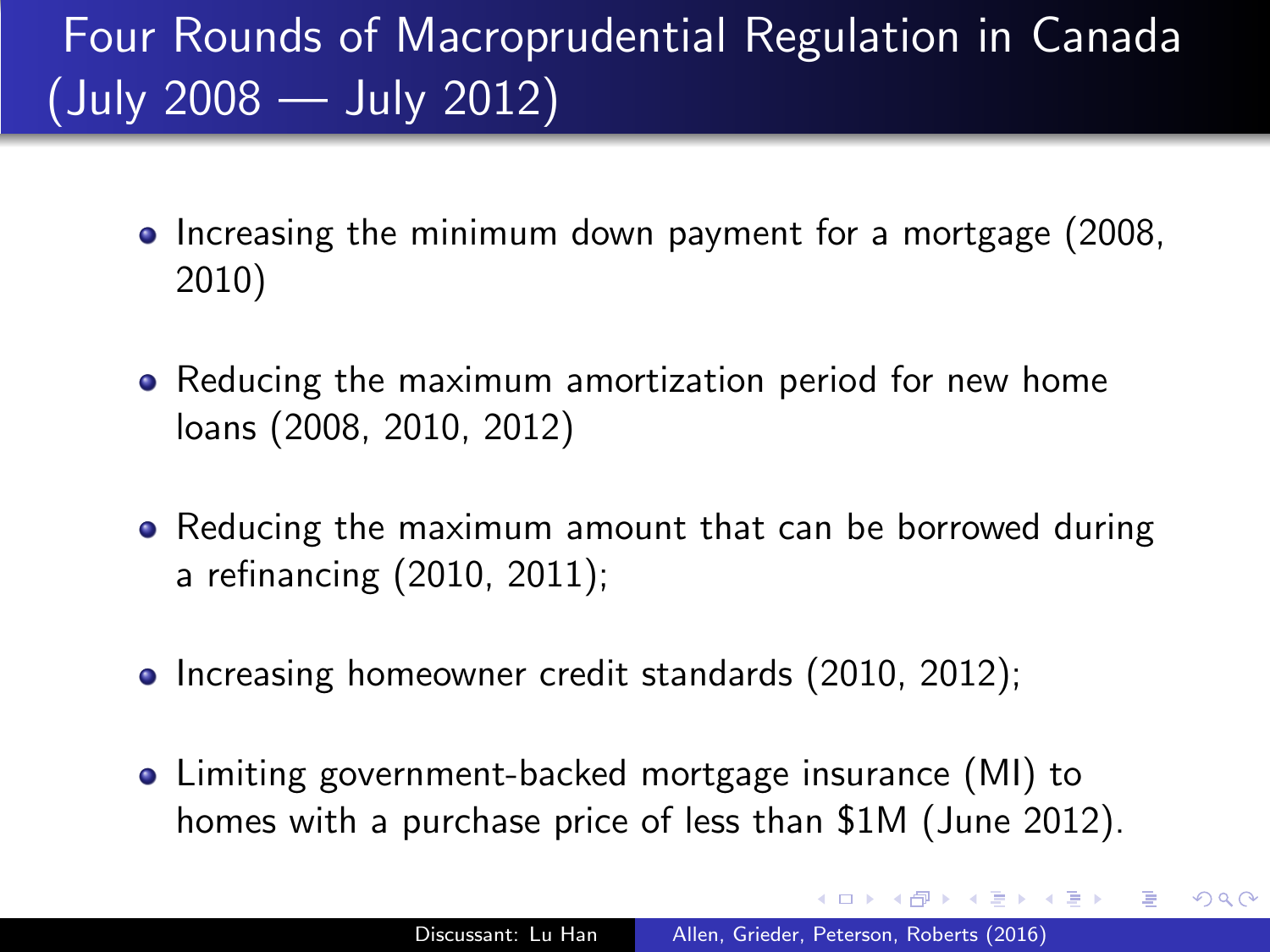### This Paper's Contributions

- Rich data in an important market for an important episode:
	- Loan-level data and household-level survey: 2005 2010
	- Lending rules: Loosening  $+$  Tightening
	- Housing market: Boom  $+$  Bust  $+$  Rebound
- Two complementary approaches:
	- A data-driven approach:
		- Novel and rich evidence about the impact of MPP
	- A structure-driven approach:
		- Innovative and insightful microsimulation model of mortgage demand
- Key findings:
	- Wealth constraints (e.g. minimum downpayment) are more effective than income constraints (e.g. maximum amortization period).
	- Income constraints have a larger impact on high-wealth home buyers.

<span id="page-4-0"></span> $\Omega$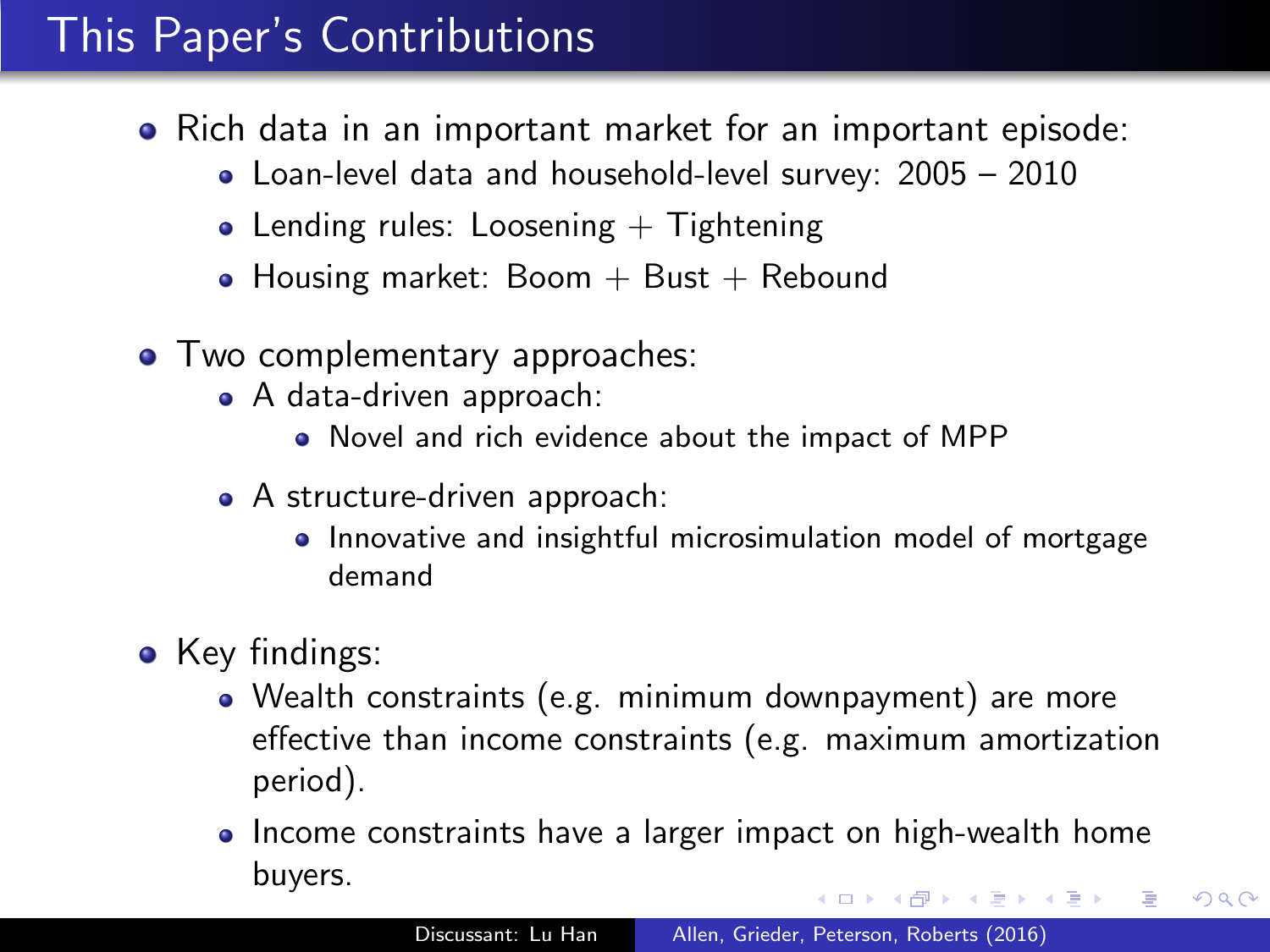## Suggestion 1: Exploit Data Further

- The policies are used in combination with macroeconomic policies and direct interventions.
- Substantial variations in housing demand over time and across markets.
- It is challenging to attribute observed outcomes to a specific policy.
- Suggestions:
	- May look at the number of FTHBs before/after these policies
	- May add more controls, such as interest rate, house price growth, income change,  $FSA \times year \times$  month, etc.
	- May compare the left tail distribution of FTHB's income or wealth over time.
	- May explore heterogeneity in consumer response by including "tight"  $\times$  income, "tight"  $\times$  wealth.
	- Maybe restrict the event window to fo[cu](#page-4-0)s [o](#page-6-0)[n](#page-4-0) [a](#page-5-0) [p](#page-6-0)[art](#page-0-0)[icu](#page-9-0)[lar](#page-0-0) [p](#page-9-0)[oli](#page-0-0)[cy](#page-9-0)

<span id="page-5-0"></span> $QQ$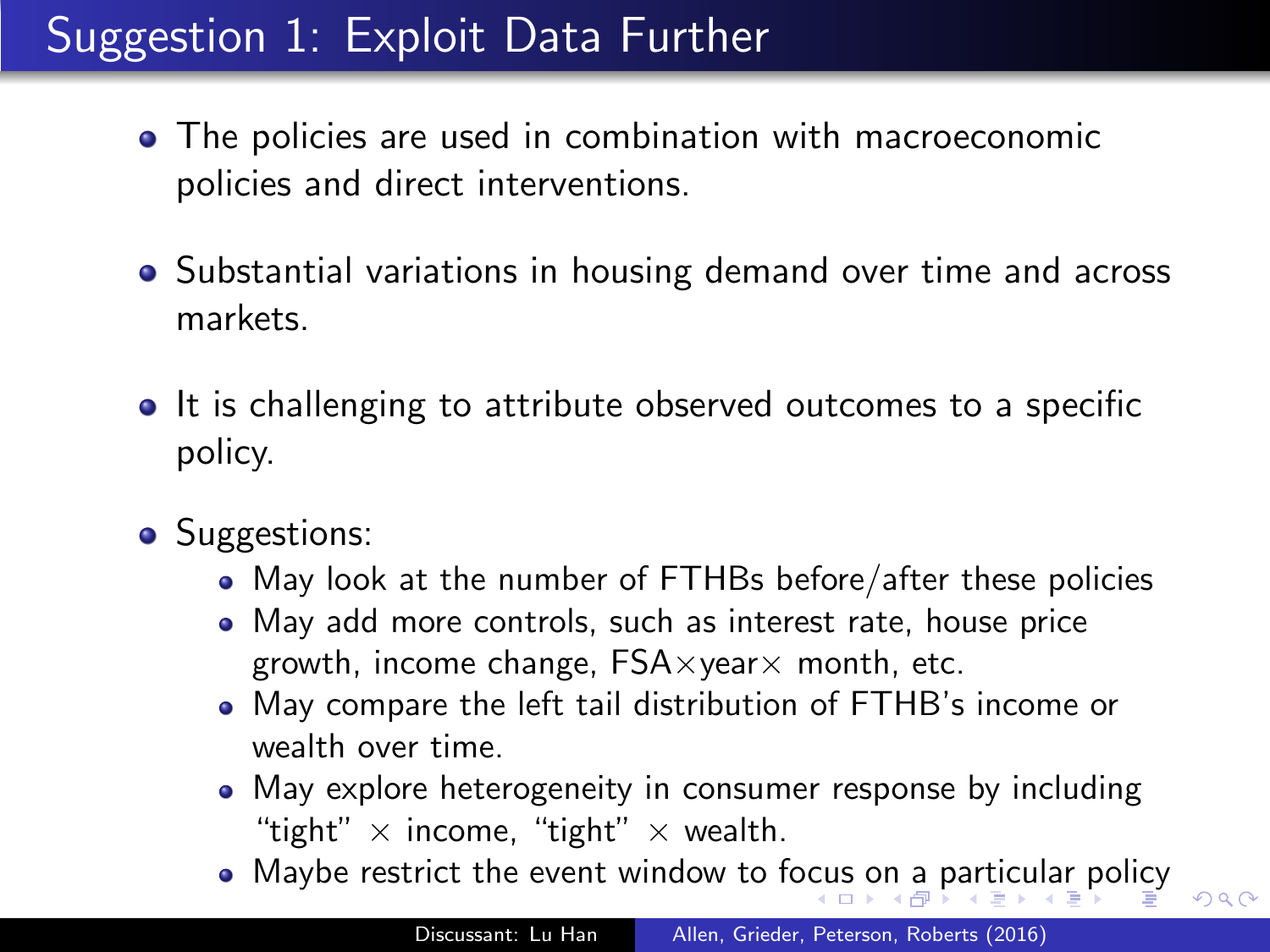## Suggestion 2: Microsimulation Model

- A very insightful model of mortgage demand that captures individuals' optimal behaviour
- But not exactly clear how housing demand is modelled
- "Renters become owners if they have enough income and wealth."
- This captures constraints but misses optimality. For housing demand,
	- **Preference matters.**
	- **•** Rents matter.
	- Returns on housing and other financial assets matter.
- Suggestions:
	- Clarify necessary modelling assumptions.
	- More details on the calibration exercise (key parameters, moment equations, functional form, e[tc.](#page-5-0))

<span id="page-6-0"></span> $QQ$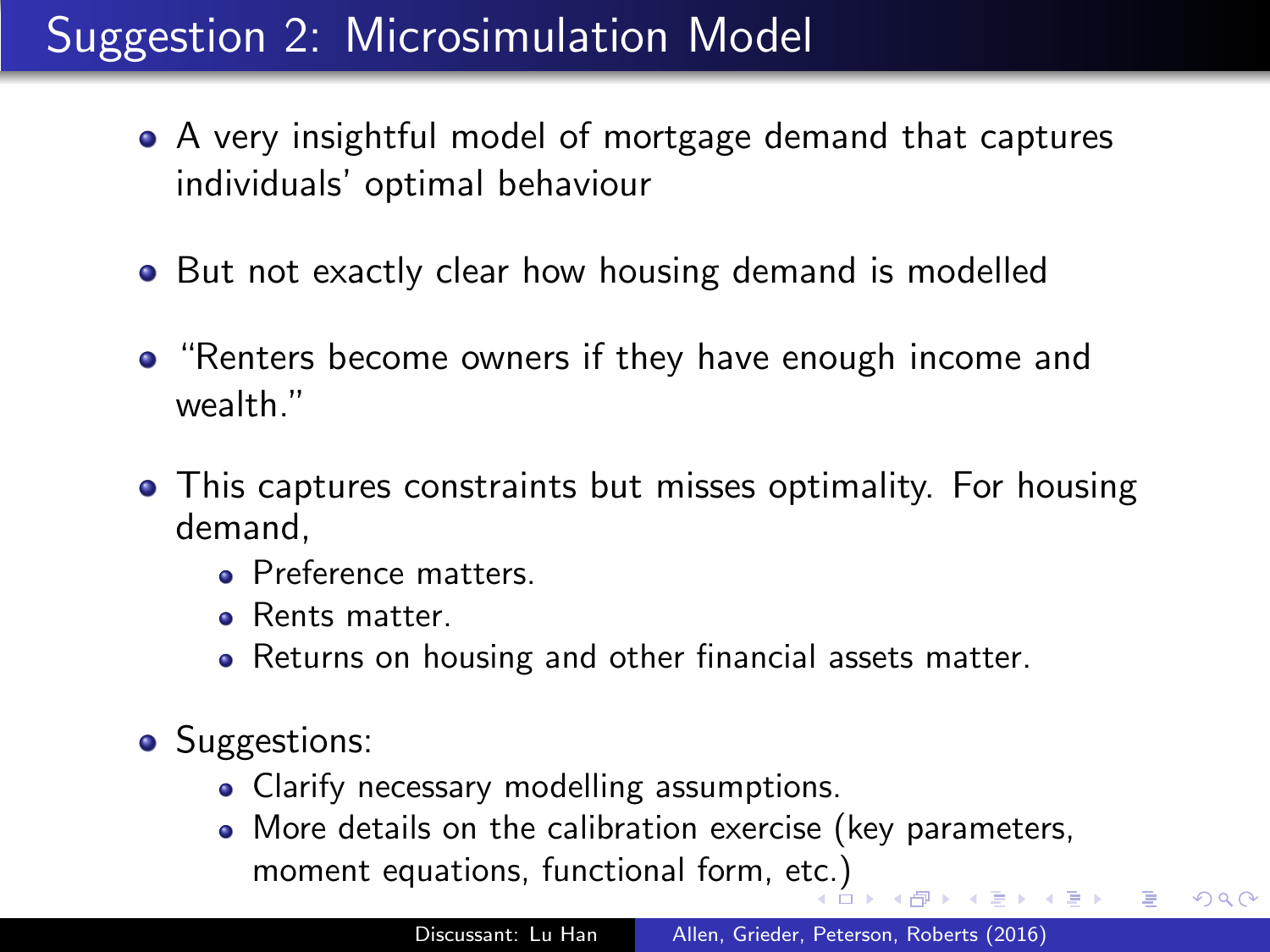## Suggestion 3: Other Parts of the Market

- The paper focuses on borrowers' response to the policies.
- What about other sides of the market?
	- Tightening could reduce the risk of the borrowers (e.g., increased FICO scores), leading to a reduced mortgage rate.
	- Loosening could increase housing demand and hence house price, which affects mortgage demand.
- What's the fraction of repeated home buyers?
	- Annenberg and Bayer (2013): "internal movement selling one home and buying another - by existing homeowners within a metropolitan housing market is especially volatile and the main driver of fluctuations in transaction volume over the housing market cycle."
- Suggestion: Discuss how these unmodelled factors could affect the interpretation of the results particularly policy implications.  $\overline{AB}$   $\rightarrow$   $\overline{AB}$   $\rightarrow$   $\overline{AB}$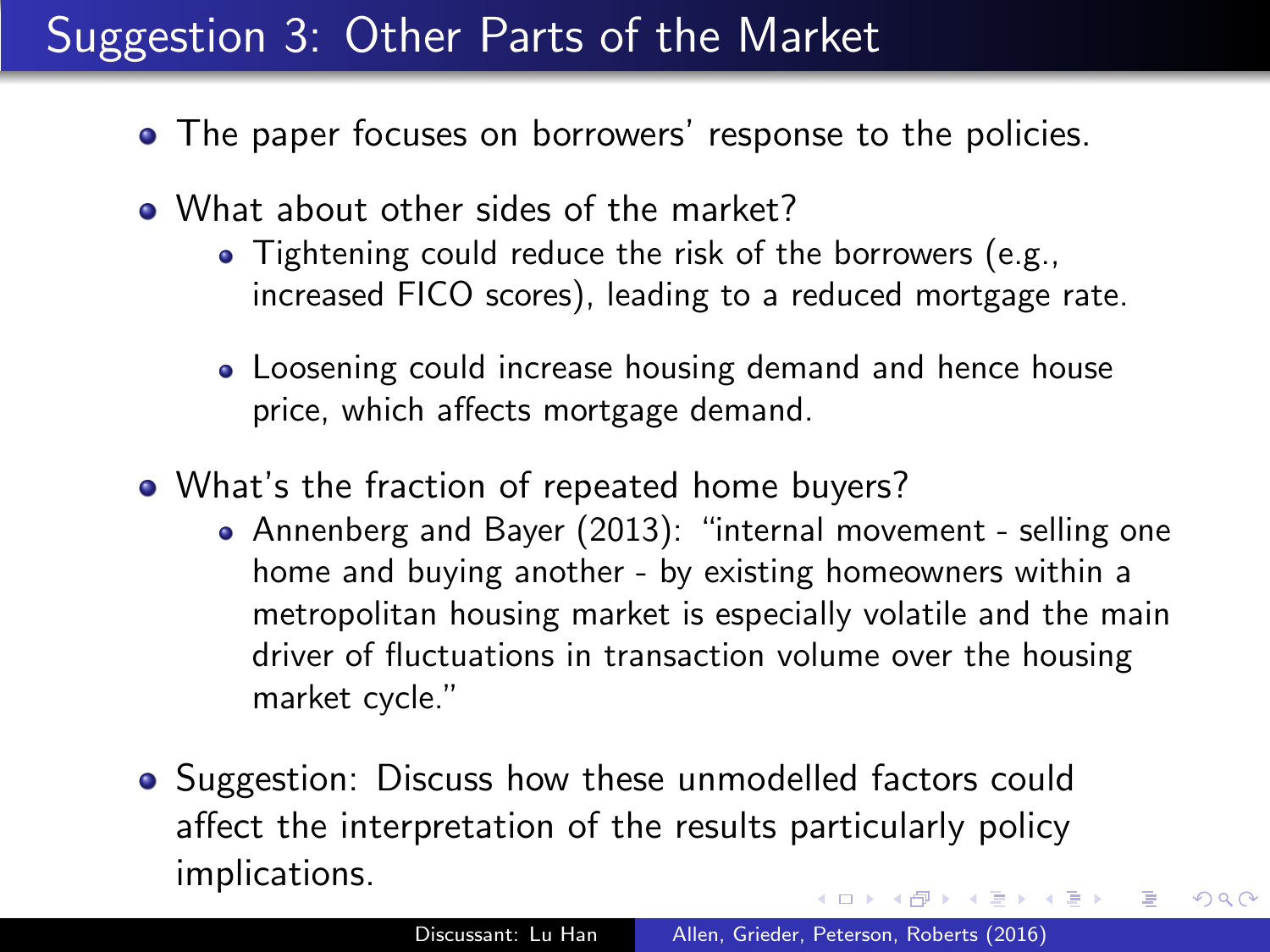Conclusion: Allen, Grieder, Peterson, & Roberts (2016)

- Documents unrecognized mortgage demand dynamics under the recent macroprudential policies in Canada
- Provides a first fine-grained look at borrower behaviour before and after a set of loosening and tightening lending regulations.
- Presents a structural approach to quantify the impact of the macroprudential tools on mortgage demand
- <span id="page-8-0"></span>• The findings are novel, thought-provoking, and have important policy implications.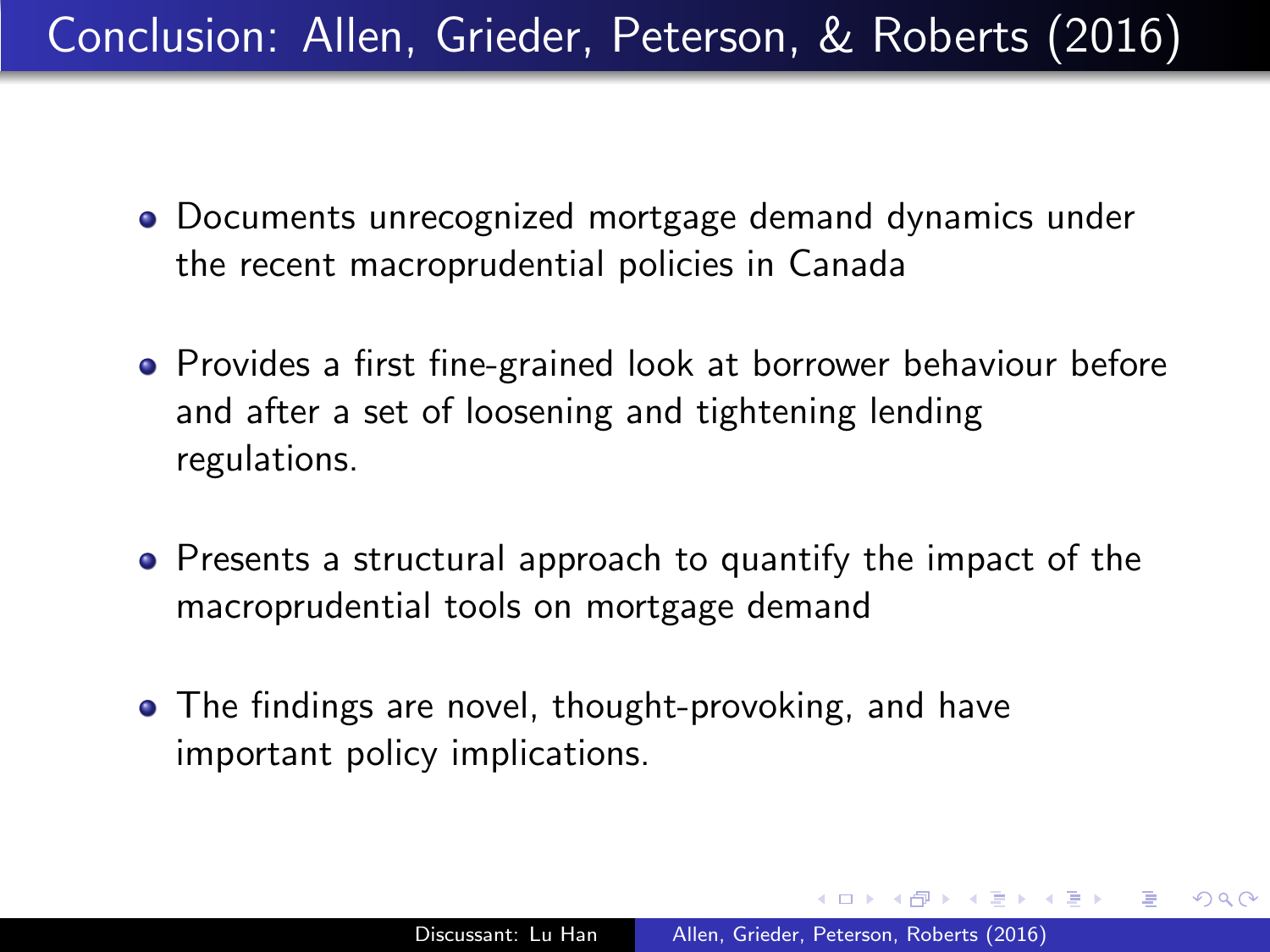- Han, Lutz, and Sand (2016) examines how MPP affects home sales.
- Use the transaction level data in the Greater Toronto Area from 2011-2013
- Focus on sales price, list price, and time on the market.
- <span id="page-9-0"></span>Exploit a natural experiment arising from the 2012 law change that limits Mortgage Insurance (MI) to homes with a purchase price of less than \$1 million.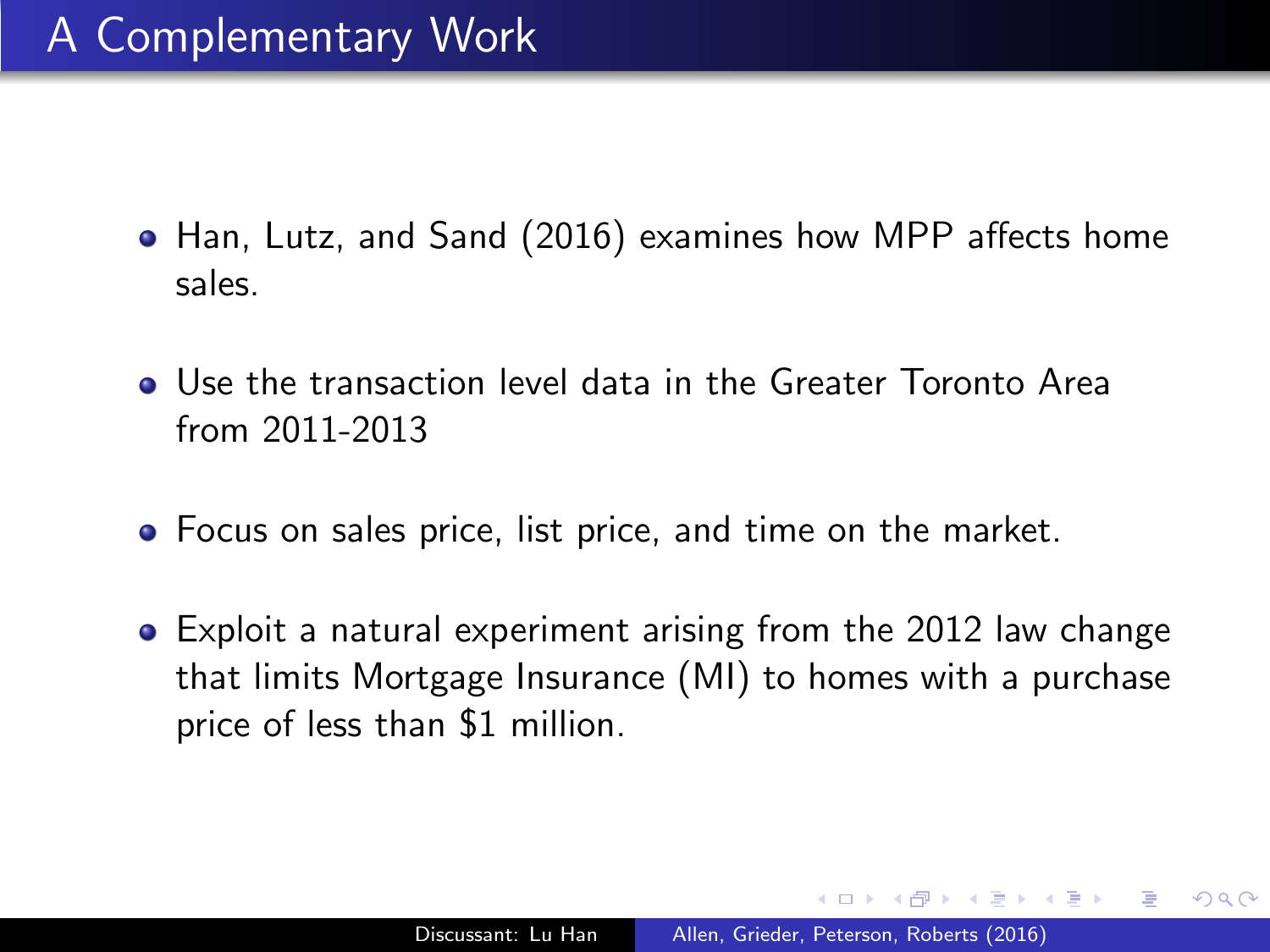# Four Rounds of Macroprudential Regulation (July 2008 — July 2012)

- Increase the minimum down payment for a mortgage (2008, 2010)
- Reduce the maximum amortization period for new home loans (2008, 2010, 2012)
- Reduce the maximum amount that can be borrowed during a refinancing (2010, 2011);
- Increase homeowner credit standards (2010, 2012);
- Limit government-backed mortgage insurance (MI) to homes with a purchase price of less than \$1M (June 2012).
	- Announced on June 21 and went into effect on July 9, 2012
	- MI is required on any loan with a LT[V h](#page-9-0)i[gh](#page-9-0)[e](#page-8-0)[r th](#page-9-0)[an](#page-0-0) [80](#page-9-0) [p](#page-0-0)[erc](#page-9-0)[en](#page-0-0)[t.](#page-9-0)

<span id="page-10-0"></span> $QQ$